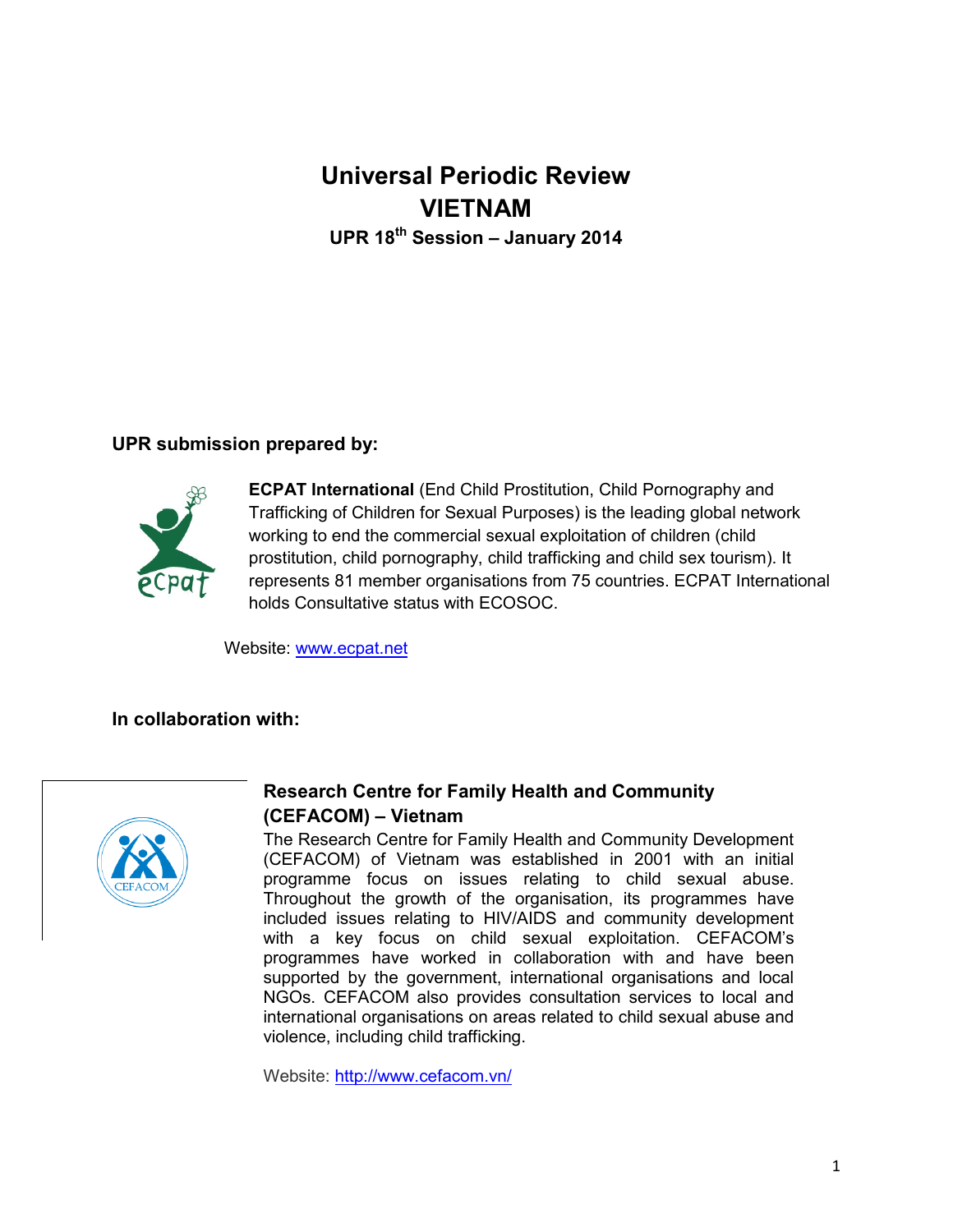### **Executive Summary**

l

This submission provides a review of the status of implementation of international obligations and commitments regarding the commercial sexual exploitation of children (CSEC) in Vietnam. Although current data on the scale of manifestations of CSEC in Vietnam is lacking, a study on child laws and policies conducted by the Ministry of Labour, War Invalids and Social Affairs (MOLISA) and UNICEF in 2009, indicates that the incidence of children in prostitution is on a constant rise. According to the study, approximately 13% of prostitutes are under the age of 18 and the problem is said to be more evident in the South than in the North<sup>1</sup>.

Vietnam has ratified most international legal instruments addressing CSEC, with the exception of the *Optional Protocol to the Convention on the Rights of the Child on a Communications Procedure*. ECPAT strongly encourages the Vietnamese government to ratify this international instrument as soon as possible. At the regional level, Vietnam has ratified the *ASEAN Declaration against Trafficking in Persons, Particularly in Women and Children*.

Vietnam's criminal code was amended in 1997 and 1999 to include new offences and more severe penalties for crimes related to CSEC. Despite this, laws addressing CSEC still fall short of reaching standards set forth in relevant international legal instruments. For example, the Criminal Code does not clearly define and prohibit child pornography in accordance with the Optional Protocol on the sale of children, child prostitution and child pornography, which was ratified by Vietnam in 2001. In addition, laws addressing human trafficking do not adequately define and prohibit child trafficking for sexual purposes and provisions addressing the sexual exploitation of children in travel and tourism need to be strengthened.

With regards to the child protection policy framework, Vietnam has no specific plan of action to address all forms and manifestations of CSEC. Existing policies on child protection only partially address commercial sexual exploitation and child trafficking and a specific plan of action aimed at preventing and combating CSEC is required.

Police units handling cases where children have been victims of commercial sexual exploitation must be staffed with well-trained personnel. There must also be a coordinated system of assistance and support services for victims of CSEC. The capacity of care and protection services for child victims should strengthened in order to meet the needs of all children who have been victimised by commercial sexual exploitation.

 $1$  MOLISA and UNICEF, Creating a protective environment for children in Vietnam: an assessment of child protection laws and policies, especially children in special circumstances in Vietnam, 2009.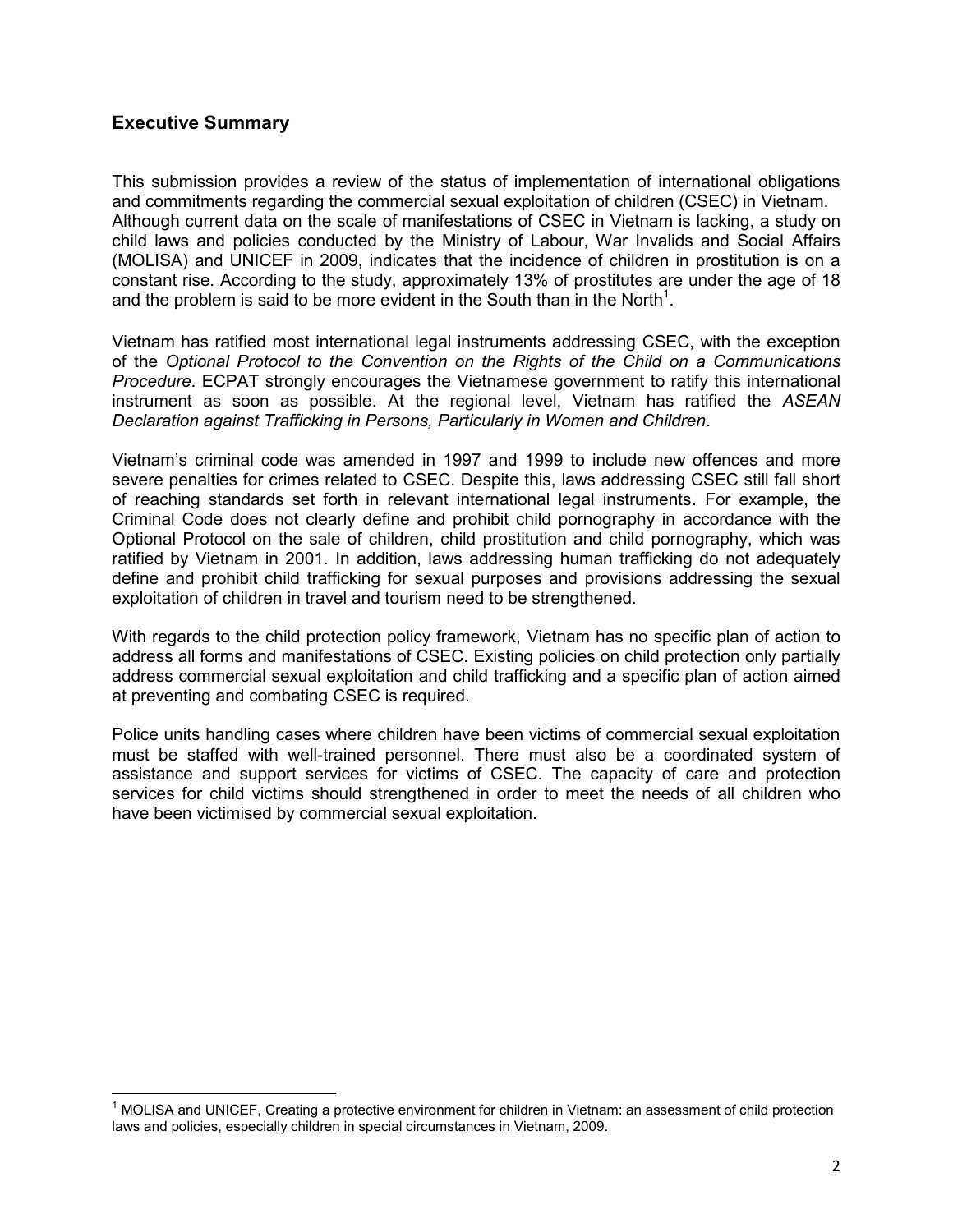# **1. Legal and policy framework addressing commercial sexual exploitation of children**

# **1.1 Legal Framework**

# **1.1.1 International and regional legal standards addressing commercial sexual exploitation of children**

Vietnam ratified the *Convention on the Rights of the Child* (CRC 1989) in 1990, the *Optional Protocol on the Sale of Children, Child Prostitution and Child Pornography* (OPSC, 2000) in 2001, the *ILO Convention on the Worst Forms of Child Labour* (No. 182, 1999) in 2001 and the *UN Protocol to Prevent, Suppress and Punish Trafficking in Persons, Especially Women and Children* (2000) in 2012.

Vietnam has neither signed nor ratified the *Optional Protocol on a Communications Procedure*  (OP3 CRC, 2011).

At regional level, Vietnam has ratified the *ASEAN Declaration against Trafficking in Persons, Particularly in Women and Children*.

## **Recommendation:**

 **Sign and ratify the** *Optional Protocol to the Convention on the Rights of the Child on a Communications Procedure***.**

## **1.1.2 Domestic Legal Framework**

## **1.1.2.1 Laws regarding Child Prostitution**

Vietnam's Criminal Code (Article 256) penalises those who have paid sexual intercourse with juveniles between the ages of 13 and 18 years (having paid sexual intercourse with juvenile aged between 13 and 16 years old is an aggravating circumstance). However, the law does not provide a clear definition of child prostitution.

References to Article 256 of the penal code suggest that offences against children would be narrowly construed to include only penetrative sex. Furthermore, it is not explicitly stated that the use of children in sexual activities for any consideration other than remuneration (as stated in Article 2 of the OPSC) is prohibited or that a child will not be sanctioned for his or her involvement in prostitution.

## **Recommendations:**

- **Amend the Penal Code to provide a definition of child prostitution which is consistent with Article 2 of the OPSC.**
- **Include a provision in the** *Criminal Code* **that explicitly protects a child from any administrative sanction for prostitution related offenses.**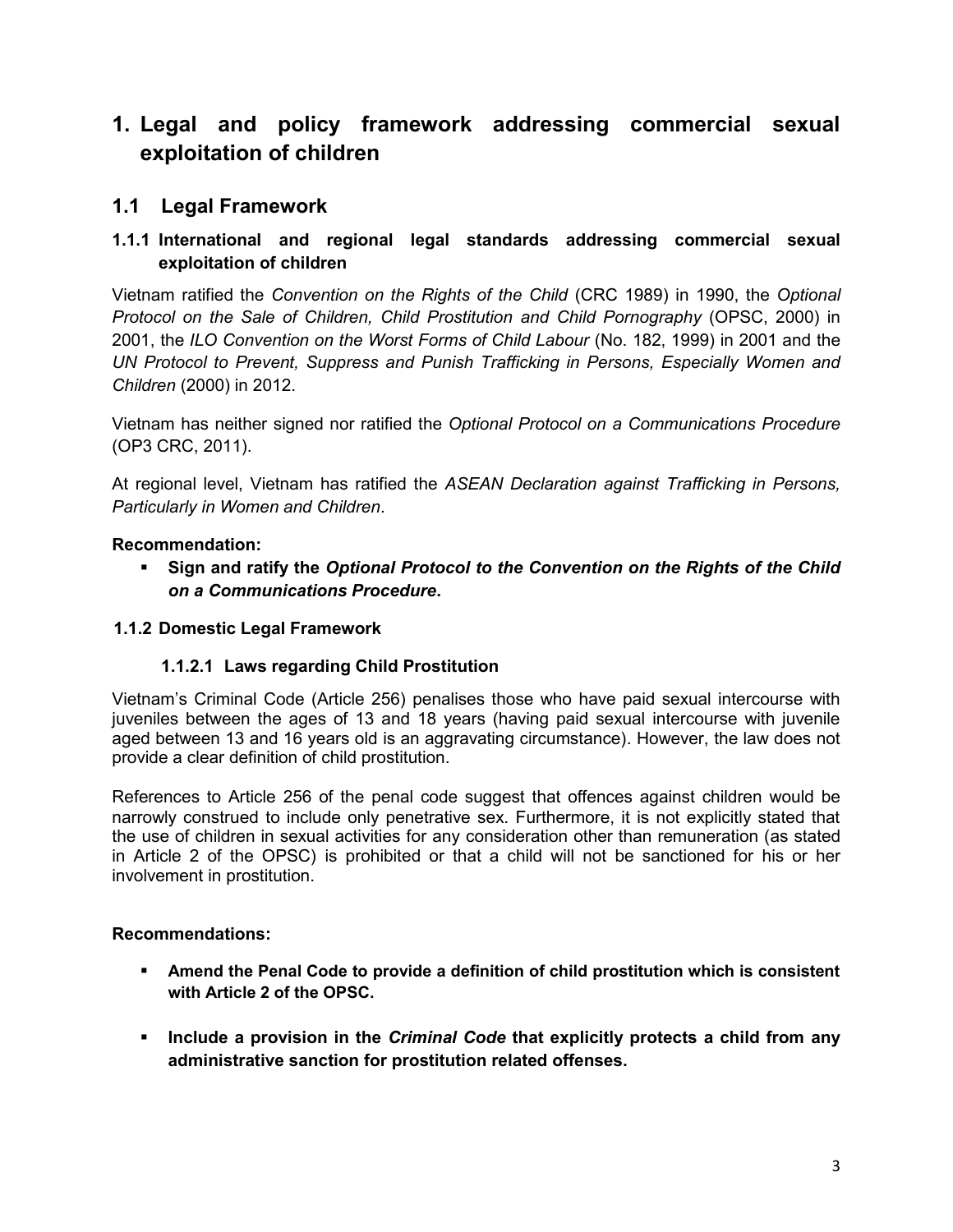# **1.1.2.2. Laws regarding Child Trafficking for sexual purposes**

The Vietnamese domestic legal framework addressing trafficking in human beings does not fully comply with the recently ratified *UN Protocol to Prevent, Suppress and Punish Trafficking in Persons, Especially Women and Children*. There is no law that specifically protects children from human trafficking. The only legal provision that could be used to address child trafficking cases is Article 120 of the penal Code addressing "trading in, fraudulently exchanging or appropriating children", which includes, for the purpose of sexual exploitation. However, this provision does not provide an adequate definition of trafficking in human beings, including children, as defined in the *UN Protocol to Prevent, Suppress and Punish Trafficking in Persons, Especially Women and Children.* Furthermore, the provision prohibits acts related to trafficking, as listed in the UN Trafficking protocol (harbouring, recruiting, transferring and transporting for an exploitative purpose), to be considered trafficking regardless of deceptive or forceful means, and regardless of whether or not the child has given consent.

# **Recommendations:**

- **It is urgent that Vietnam adopt a specific law on trafficking in human beings, including children, which defines and criminalises all conducts related to trafficking in human beings in strict accordance with Article 3 of the** *UN Protocol to Prevent, Suppress and Punish Trafficking in Persons, Especially Women and Children.*
- **The law addressing trafficking should specifically stipulate that victims of trafficking in human beings should never be sanctioned for offenses committed while they were victims of trafficking.**

# **1.1.2.3 Laws regarding child pornography/child abuse materials**

Vietnam does not have any laws adequately defining or prohibiting child pornography/child abuse materials. Article 253 of the Penal Code on *Disseminating debauched cultural products* is the only provision under which issues related to child pornography/child abuse materials could potentially be addressed. However, this provision falls short of international standards. The 2003 *Ordinance on the Prevention of Prostitution* prohibits the production, distribution, transportation, storage, purchase, sale, export, import or publicising of pornographic materials, but it fails to specifically mention or define child pornography/ child abuse materials.

## **Recommendation:**

 **It is urgent that Vietnam enact legislation defining child pornography and prohibiting its production, dissemination, sale, mere possession, access and intentional viewing. Vietnamese legislation should also take steps to criminalise the solicitation of children through the use of information and communications technologies for sexual purposes ('grooming' of children).**

# **1.1.2.4 Laws regarding the exploitation of children in travel and tourism**

Vietnamese law does not contain provisions defining or expressly criminalising the sexual exploitation of children in travel and tourism (e.g. prohibiting making travel arrangements, transporting, or printing or publishing information intended to promote child sex tours). As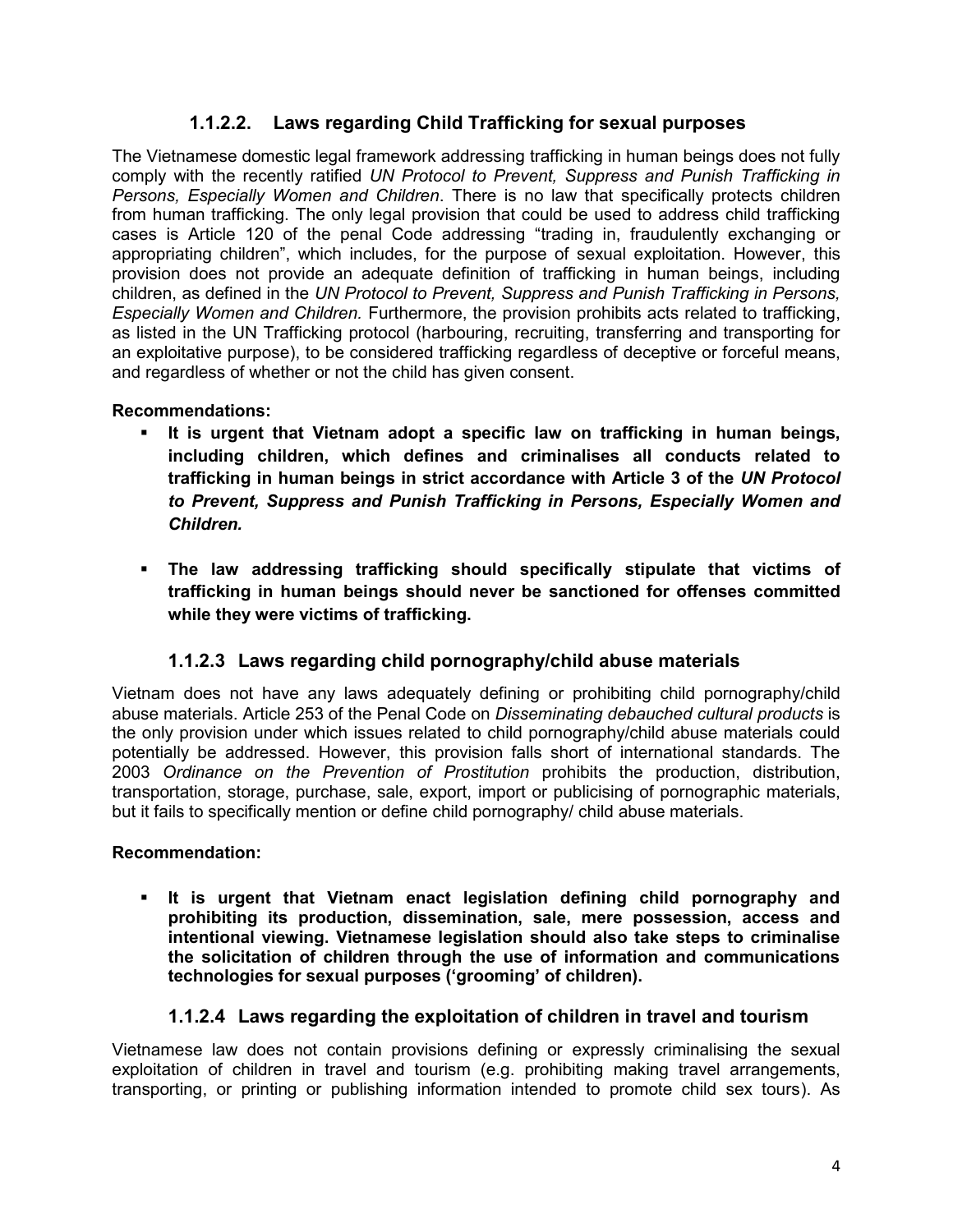Vietnam grows as a tourist destination, so does the risk of commercial sexual exploitation of children in travel and tourism.

## **Recommendations**

 **Vietnam should amend its Penal Code to include specific provisions specifically prohibiting sexual exploitation of children in travel and tourism (making travel arrangements with the purpose of sexually exploiting children, printing or publishing information intended to promote child sex tours)**

# **1.2 Policy framework**

Vietnam does not have a national plan of action that comprehensively addresses all forms of CSEC<sup>2</sup>. The National Programme on Child Protection 2011-2015 contains measures relating to the support, recovery and reintegration services for children in special circumstances, including abused and exploited children. However, this Programme does not address commercial sexual exploitation of children in a comprehensive manner.

### **Recommendations:**

- **Vietnam should adopt a comprehensive national plan of action to address all forms of commercial sexual exploitation of children, developed in collaboration with civil society groups, children and young people and other relevant stakeholders.**
- **2. Key areas of concern with regards to the implementation of children's right to protection against commercial sexual exploitation on the ground**

# **2.1 Lack of coordination and cooperation to prevent and combat commercial sexual exploitation of children**

At regional level, especially as part of the Coordinated Mekong Ministerial Initiative against Human Trafficking (COMMIT), as well as at national level (through collaboration with IOM and UNIAP), Vietnam has made progress addressing trafficking of children for sexual purposes. A ministerial focal point has been assigned to coordinate the country's efforts in related aspects. However, the country does not yet have a focal point to coordinate national efforts against commercial sexual exploitation of children in areas other than child sex trafficking<sup>3</sup>. This lack of coordination hampers the effectiveness of efforts, developed by the government, intergovernmental agencies and civil society organisations, towards preventing and combating CSEC.

#### **Recommendation:**

 **Government should increase efforts to coordinate initiatives aimed at preventing and combating child prostitution, child pornography/child abuse materials and** 

 $\overline{\phantom{a}}$  $2$  ECPAT International, Global monitoring report on the status of action against commercial sexual exploitation of children – Vietnam, 2011.<br><sup>3</sup> Ibid.